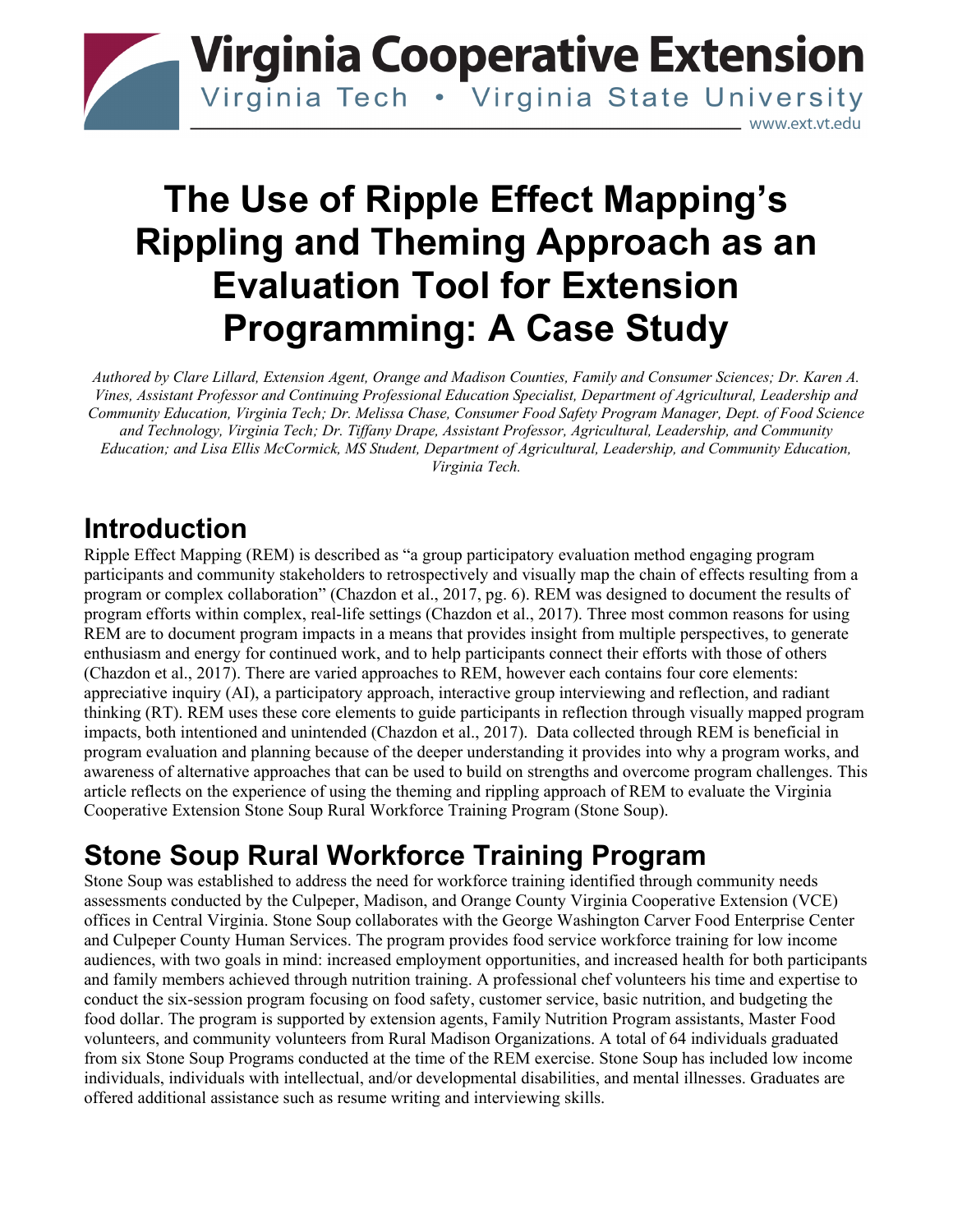REM was selected for the Stone Soup Program for several reasons. Although evaluations have been conducted on Stone Soup to evaluate short-term outcomes, there was a growing interest in gathering impact data., Over time, the purpose of providing workforce preparation for low income audiences shifted to include increasing selfsufficiency for audiences with other challenges. The program team was interested in knowing if there were other unintended outcomes with the program and ways the program might be improved.

# **Using the REM Approach**

As a first step, this project was submitted to the Virginia Tech Institutional Review Board for determination of human subjects research. The project was deemed not to be human subject research since its primary purpose was program evaluation. The project was then moved forward as an evaluation process.

The program logic model (Figure 1) was used to develop open-ended inquiry questions for the participants and the stakeholders based on the outcomes for use in REM. The use of open-ended questions prevents the use of leading questions that may be asked by program administrators. An agenda and script were developed using examples provided in *A Field Guide to Ripple Effect Mapping* (Chazdon et al., 2017) as included in Appendix C.

Figure 1. Logic Model for Stone Soup program.

Program participants and stakeholders were recruited to participate in the REM session via email or phone. The mapping session was held in a central location near where many of the Stone Soup classes were previously conducted. The theming-and-rippling method was selected as the REM method (Emery et al., 2015). With this method, participants assist with the identification of overall themes. The method was selected because it gives all participants the opportunity to express their thoughts and see them displayed on an initial mind map (Chazdon et al., 2017).

The REM session was facilitated by a third party, not involved in the program. The facilitator followed the script developed by the program director using open ended questions. An additional extension agent was presented as the "mapper" to record and map information provided by participants using XMind mapping software ([www.xmind.net](http://www.xmind.net/)). The mapper asked participants to clarify their responses as needed during the program. The facilitator and mapper received copies of the script prior to the session.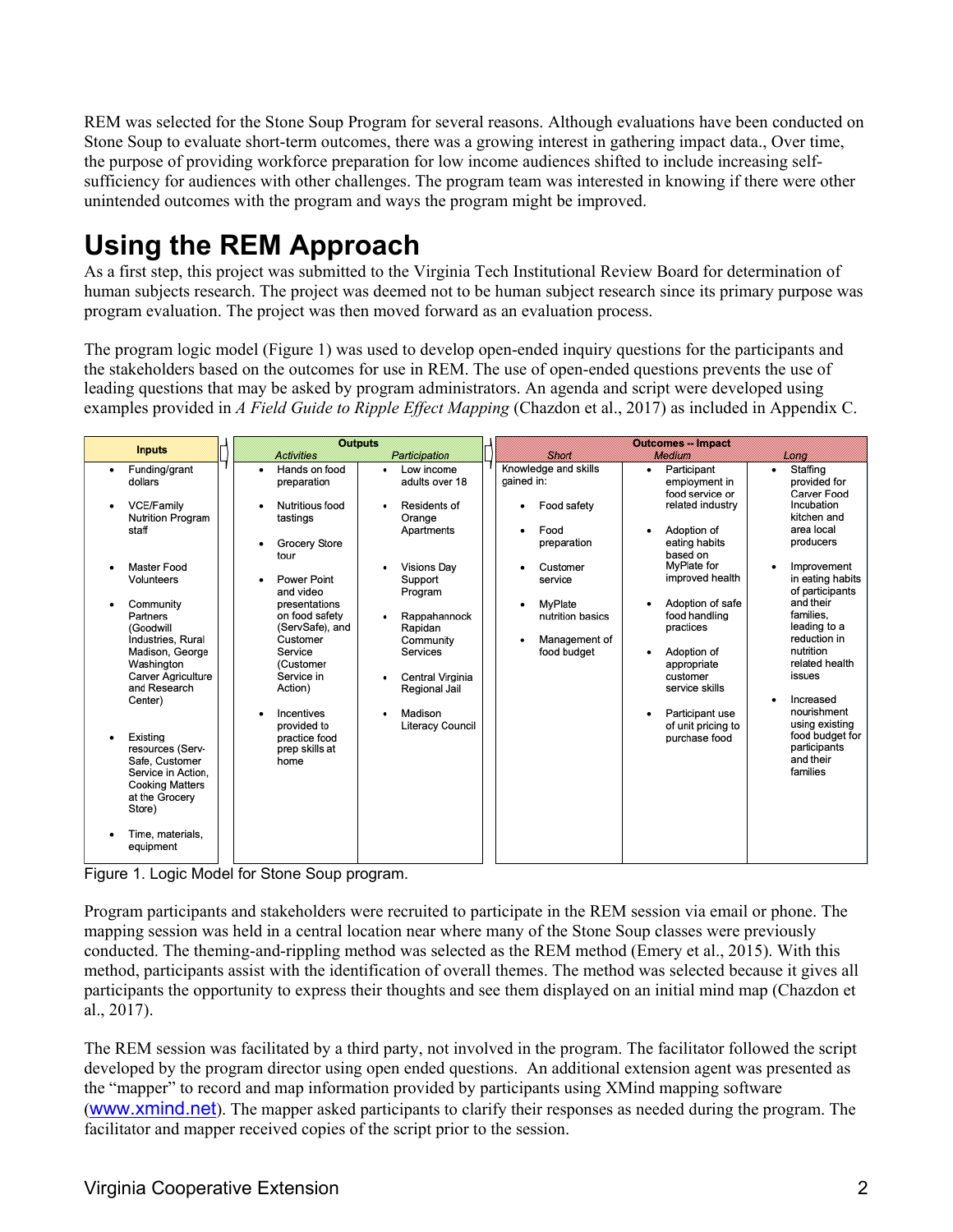The session began with an overview of the program and general guidelines presented by the facilitator and researcher. The participants introduced themselves. Participants were then asked pair up, preferably with someone they did not know well. Once paired up, they took turns serving as the interviewer, asking open ended inquiry questions developed by program administrators. They were instructed not to deviate from the AI questions. The facilitator was available during the interviews to answer any questions and to check in on each pair to ensure protocol was followed. Following the interview protocol increased rigor of the interviews, especially with participants who had limited experience in conducting interviews (Chazdon et al., 2017).

After completion of the interview, the participants came together as a large group to create a group "mind map" (Figure 2). Group mapping gives participants ownership of the process and helps participants see connections among the effects they are describing (University of Minnesota Extension, 2019). Participants shared stories while key phrases were entered into the map. When the findings were mapped, they were grouped according to emergent themes. The participants were asked if the findings were grouped appropriately into the assigned theme. Findings were associated with multiple themes in some cases. Member checking was created as individuals confirmed that what they said was captured and categorized correctly. While completing the group mind map, participants reviewed and reported the outcomes they experienced or observed of the Stone Soup program while the recorder of the "mapper" inputted the data into mind mapping software. Ripples were the unintended program consequences. The mind map visually depicted the outcomes associated with Stone Soup when completed. Mapping continued until the group was satisfied that the map captured everything known to have happened as a result of the program.



Figure 2. An Example of the xMindmap.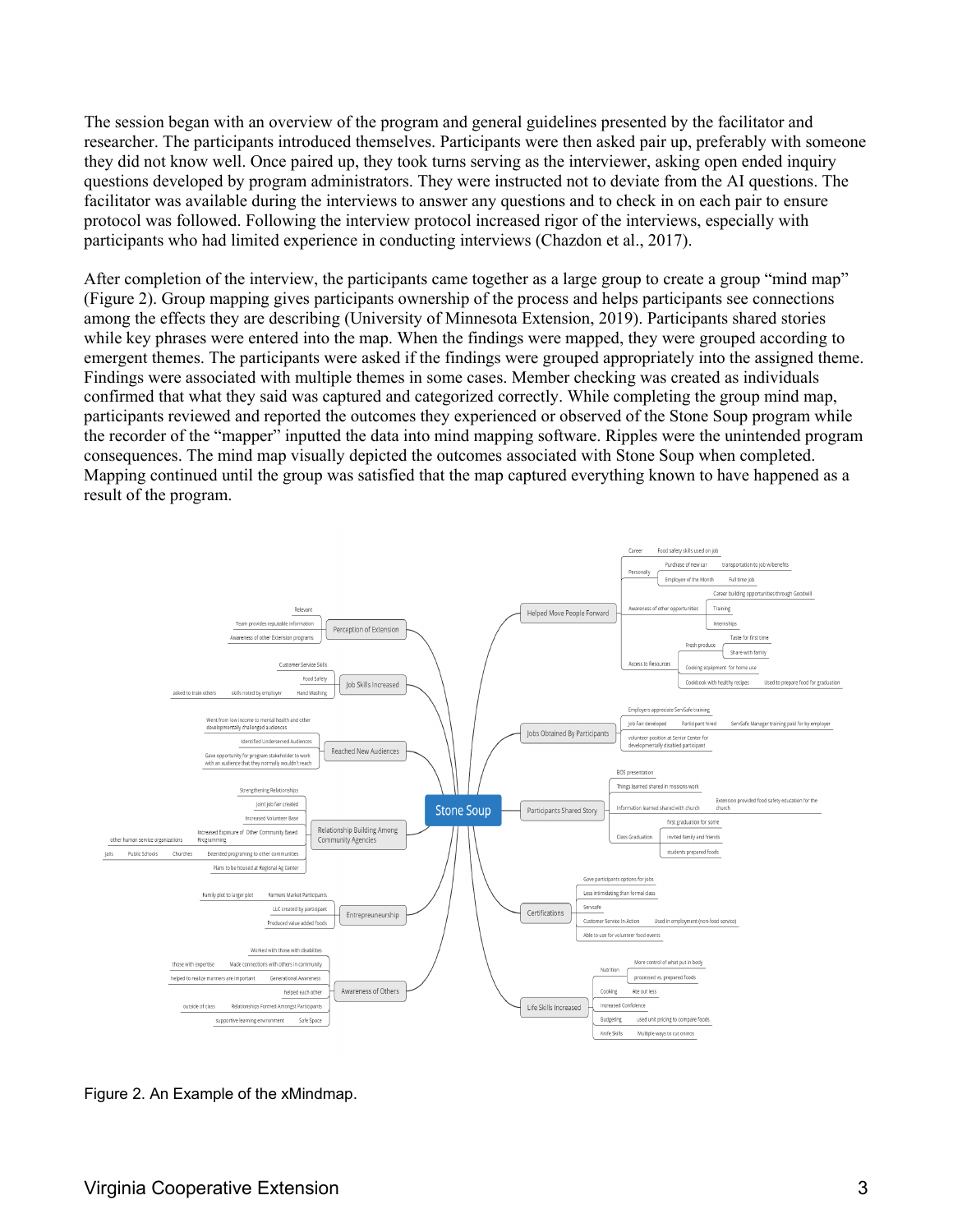The REM session ended with asking participants to identify what they found interesting regarding the map, and how they felt the REM process would be beneficial to future Stone Soup programming. Participants identified the full scope of their collaborative efforts, encouraging continued collaboration and leading to the identification of additional community partners. Participants also appreciated the visual means to recap what had been accomplished through Stone Soup; allowing for easy identification of the successes of the program, as well as to determine areas which could be built on to strengthen future Stone Soup programing.

After the session, four participants and one stakeholder who were unable to attend the REM session were contacted to gather additional information using questions from the REM session. There responses were then added to the mind map. The map was finalized by the researcher.

The final map was exported into an Excel spreadsheet. The program administrators reviewed the data from the mind map and assigned codes based on the intended short, medium, and long-term outcomes from the project's logic model. Emerging themes were assigned to outcomes to determine the extent to which the Stone Soup program met its intended goals, and to identify any unintended impacts that resulted from the program. The data was then coded using the Community Capitals Framework (Emery and Flora, 2006) to describe the impact on of Stone Soup on the community. This framework identifies resources and characteristics that were associated with successful and sustainable communities in terms of built, cultural, human, financial, natural, political, and social capital (Emery and Flora, 2006).

### **Evidence of Efficacy of using REM for Program Evaluation**

The REM process produced qualitative data which showed the positive program impacts of Stone Soup. Through REM, we were able to identify numerous intentional and unintentional impacts of the program. All of the intended program outcomes were met as identified in the discussion and resulting mind map. Ripples that extended the reach of the intended outcomes were also identified through stories told by participants in the REM process. These impacts of Stone Soup were then shared with the public to show the value of the program. Identified ripples included: people moving forward, obtaining jobs, receiving certification. increasing life skills increased. In addition, graduates increased awareness of others, and became successful entrepreneurs. Through REM we also learned that there was greater relationship building among community agencies, we reached new audiences and increased our job skills. Finally, through the comments we learned that Stone Soup helped improve community perceptions related to the relevance of extension.

There were benefits and challenges that were identified through the process associated with using REM. One benefit was the increased engagement and energy observed in the participants through the REM session. All individuals who took part in the REM session enjoyed the process, and felt it was worthwhile, as reported during the reflection period. Participants agreed that the participant-centered approach of REM encouraged great conversation, and connected participants. Participants built on the stories of other and uncovered far-reaching impacts through these conversations. One participant reported that he enjoyed sharing with his interview partner during the appreciative interviews, and now has a better understanding of the role his partner plays in the community. Participants were excited to see the far-reaching impacts of their work with Stone Soup which was represented on the visual map. Participants felt encouraged to continue their work with the program after seeing results of the efforts and participation. Stone Soup administrators who participated in the REM session reported that they enjoyed reconnecting with those who helped implement the program as well as program participants. Challenges primarily centered on having difficulty getting enough people to participate in the REM session.

# **Summary, Conclusion, and Results**

REM is a great evaluation tool that can be used on any extension program. REM collects qualitative data that can be supported by quantitative data collected during the program. Short term goals were shown to have been met in addition to medium-term goals. Data collected through this process was entirely qualitative. Surveys or questionnaires could be utilized by extension educators if quantitative data was needed.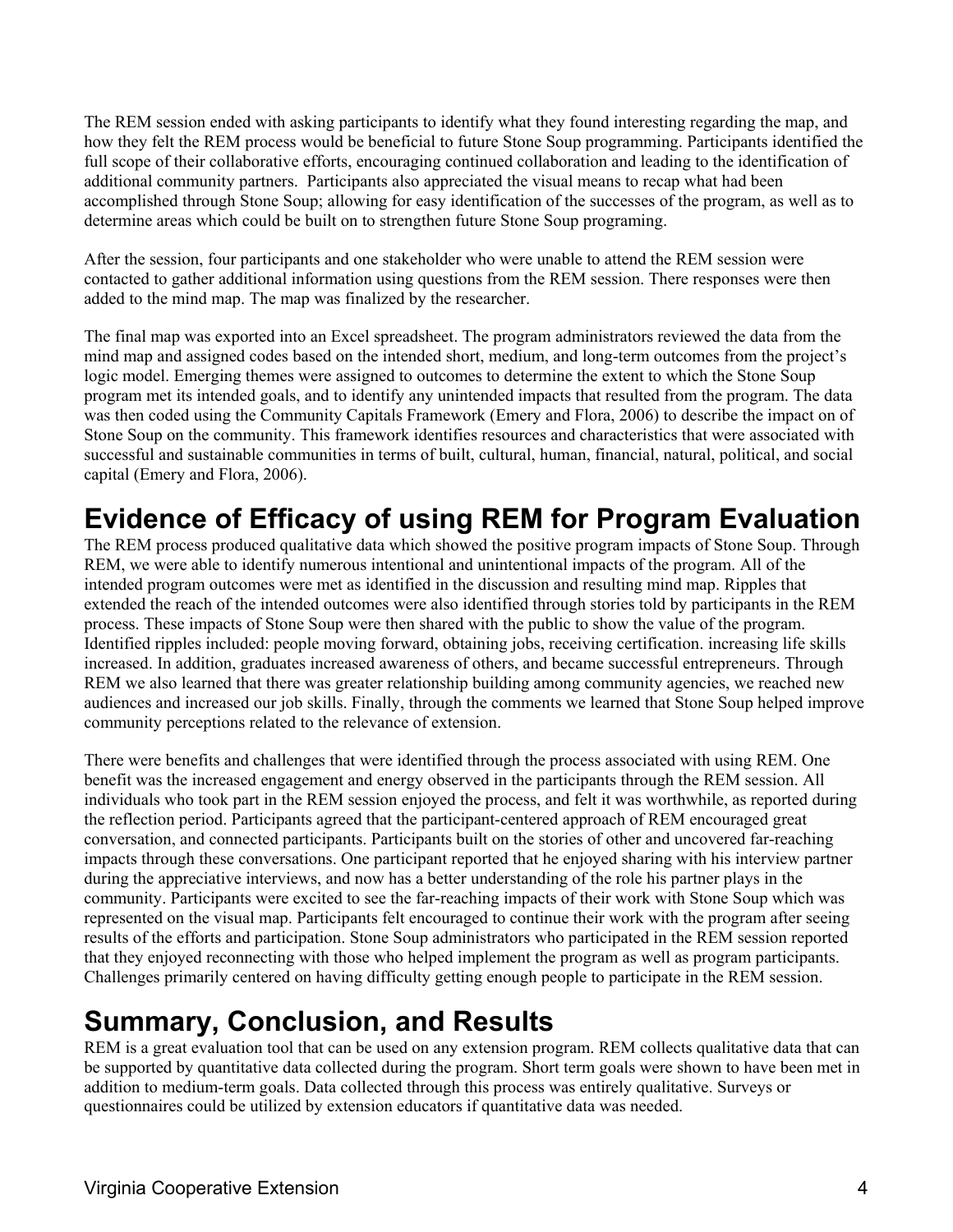Challenges associated with the Stone Soup REM process included having a small number of participants. Chazdon et al. (2017) recommends 8-15 participants. The small sample number of participants allowed for the opinions of all to be shared without reaching a time restriction in the session and the numbers were sufficient to evaluate the REM process. REM sessions are cost-effective. The only cost associated with the implementation of the REM session was for refreshments. Refreshments are suggested to help frame the REM session as a program celebration (Hansen, Higgins, & Sero, 2018). There was no cost associated with the meeting facility in the Extension office.

A major concern was the low participation in the REM session. Possible reasons for low participation were time required to complete the process, the passage of time from completion of the course to the REM session, and loss of relationships with participants once the program was competed. REM sessions generally take two hours to complete. Potential participants may not have been able to dedicate two hours to the process. Program administrators were not in regular contact with participants during this time. Participation may increase if the REM session were held closer to the completion of the program. A class "reunion" could be held with a REM session to celebrate program success to provide follow-up training. One challenge related to participation in this specific program may be participants with mental illness not feeling comfortable working with individuals they have not previously met Creating an environment in a familiar setting would create a safe environment that would encourage greater participation from this sector of program participants.

There was a risk of bias in selection in data collection with the low number of participants. (North Central Regional Center for Rural Development, 2012). The map was produced largely representing the viewpoints of stakeholders. This limitation could be overcome by conducting interviews with other program participants and stakeholders (Kollock et al., 2012). It would be interesting to conduct a REM session that contained only participants or with a more balanced sample of participants and stakeholders for comparison to this project.

This session used the theming and rippling approach of REM (Chazdon et al., 2017), but there are numerous approaches to conducting REM. The mapper records the data on a visual map using a mind mapping software or a large sheet of paper in this method. The map was projected on a wall-mounted projection screen. The map was not large enough for all participants to read. In the future, we recommend enlarging the image when using the XMind mapping software.

Also, a reporter was not used in this session, but is planned to be used in future sessions to capture direct quotes from participants. A reporter will be beneficial to ensure that direct comments will be captured, leading to clarification of the map itself, and will provide personal statements from participants for use in reporting impacts of the program to community stakeholders. The REM process is very intense. Another recommendation is to schedule an additional meeting for group reflection after completion of a REM session. This will help reduce fatigue among participants.

#### **References**

Burkhart-Kreisel, C. (2015). Ripple Effect Mapping: A Tool to Document Change. *Cornhusker Economics, 817.* 

- Chazdon, S., Emery, M., Hansen, D., Higgins, L., & Sero, R. (2017). *A Field Guide to Ripple Effects Mapping.*  University of Minnesota Libraries Publishing.
- Coughlan, A.T., Preskill, H., & Catsambas, T.T. (2003). An Overview of Appreciative Inquiry in Evaluation. *New Directors for Evaluation, 100,* 5-22.<https://doi.org/10.1002/ev.96>
- Mattos, D. (2015). Community Capitals Framework as a Measure of Community Development. *Cornhusker Economics, 811.*
- Cooperrider, D. & Whitney, D. (2006). Appreciative Inquiry: A Positive Revolution in Change. In Holman, P., Devane, T., Cady, S., et al., *The Change Handbook* (Chapter 29, pp. 19-33). Berrett-Koehler.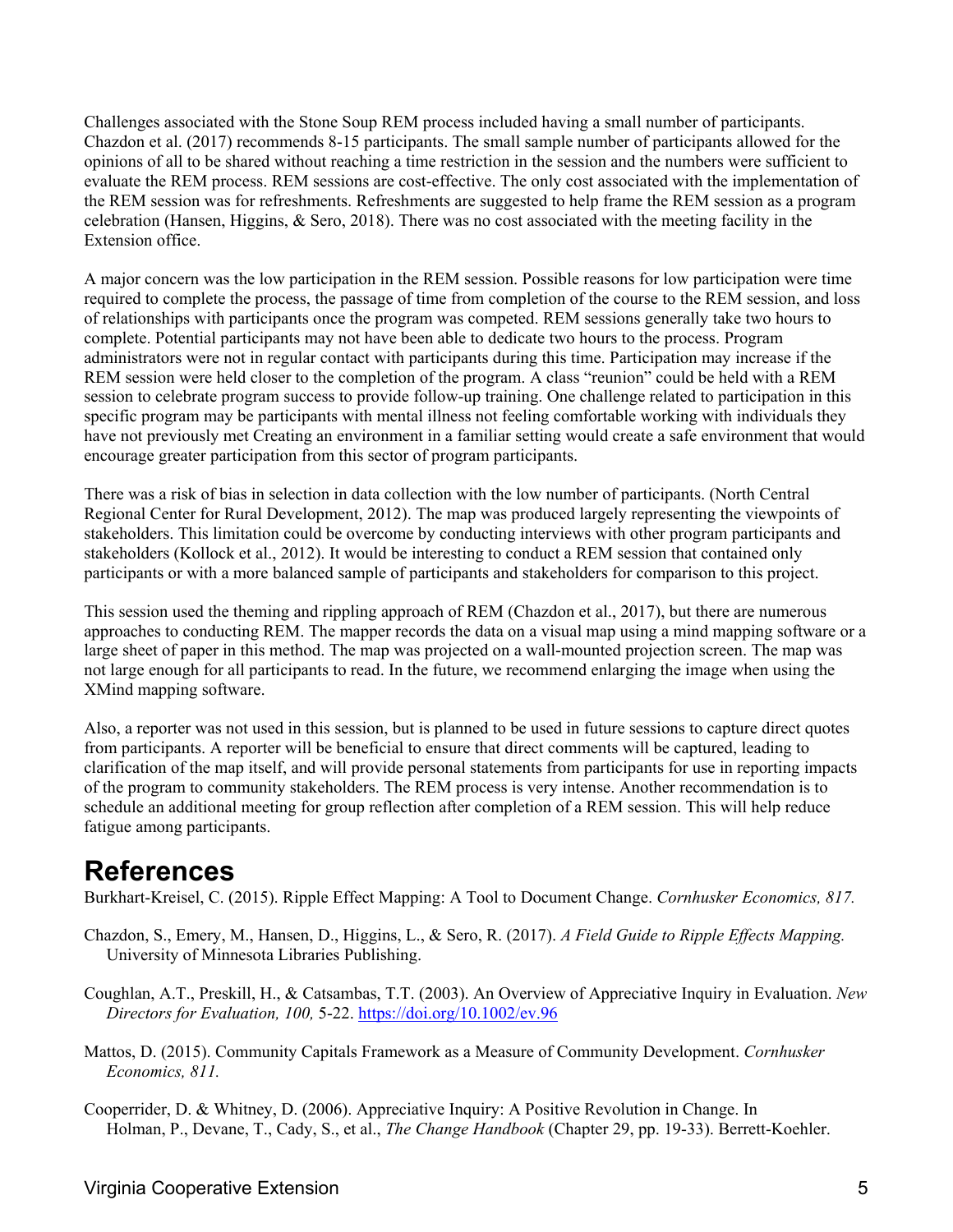- Cooperrider. D.C., & Whitney, D., Stavros, J.M. (2008). *Appreciative Inquiry Handbook: for Leaders of Change.*  Crown Custom; Berrett-Koehler
- Daniels, C.H., Chalker-Scott, L., & Martini, N. (2016) Uncovering transdisciplinary project outcomes through ripple effect mapping. *Journal of Extension, 54*(5), Article V54-5TT.
- Darger, M. (2014). Capturing the ripples from community-driven business retention and expansion programs. *Journal of Extension, 52*(2), Article 2TOT6.
- Emery, M., Fey, S., & Flora, C. (2006). Using Community Capitals to Develop Assets for Positive Community Change. *CD Practice, Issue 13*. http://srdc.msstate.edu/fop/levelthree/trainarc/socialcapital/communitycapitalstodevelopassetsemeryfeyflora2006.pdf
- Emery, M., & Flora, C. (2006). Spiraling-Up: Mapping Community Transformation with Community Capitals Framework. *Journal of the Community Development Society, 37*(1), 19-35. https://www.uvm.edu/rsenr/rm230/costarica/Emery-Flora-2006.pdf
- Emery, M., Higgins, L., Chazdon, S., & Hansen, D. (2015). Using ripple effect mapping to evaluate program impact: choosing or combining the methods that work best for you. *Journal of Extension, 53*(2). Article 2TOT1.
- Enhancing Rural Capacity. (2015, July 17). *Using Ripple Effect Mapping to Determine Program Outcome*. [Video]. YouTube. https://www.youtube.com/watch?v=6rFdZVSETPU
- Community-Development. (2019, July 12). *Ripple Effects mapping: An Effective Tool for Identifying Community Development Program Impacts.* Enhancing Rural Capacity. https://communitydevelopment.extension.org/ripple-effects-mapping-an-effective-tool-for-identifying-community-developmentprogram-impacts/
- Hansen, D., Higgins, L., & Sero, R. (2018) *Advanced facilitator guide for in-depth ripple effects mapping*. Pullman, Washington: Washington State University Extension. https://hdl.handle.net/2376/13110
- Kollock, D. H., Flage, L., Chazdon, S., Paine, N., & Higgins, L. (2012). Ripple effect mapping: a "radiant" way to capture program impacts. *Journal of Extension, 50*(5). Article 5TOT6.
- Nathaniel, K.C., & Kinsey, S.B., (2013). Contributions of youth engagement to the development of social capital through community mapping. *Journal of Extension, 51*(1). Article 1TOT7.
- North Central Regional Center for Rural Development (2015, October 20). *Ripple Effect Mapping of Extension*. [Video]. YouTube. https://www.youtube.com/watch?v=tgzrIcvrDV8
- Rosciano, A., (2015). The effectiveness of mind mapping as an active learning strategy among associate degree nursing students. *Teaching and Learning in Nursing, 10*(2), 93-99.
- University of Minnesota Extension. (n.d.). *Ripple Effect Mapping Makes Waves in the World of Evaluation*. University of Minnesota. Retrieved from https://extension.umn.edu/community-development/ripple-effectmapping
- University of Wisconsin Extension. (2003). *Enhancing Program Performance with Logic Models* [MOOC]. https://fyi.extension.wisc.edu/programdevelopment/files/2016/03/lmcourseall.pdf